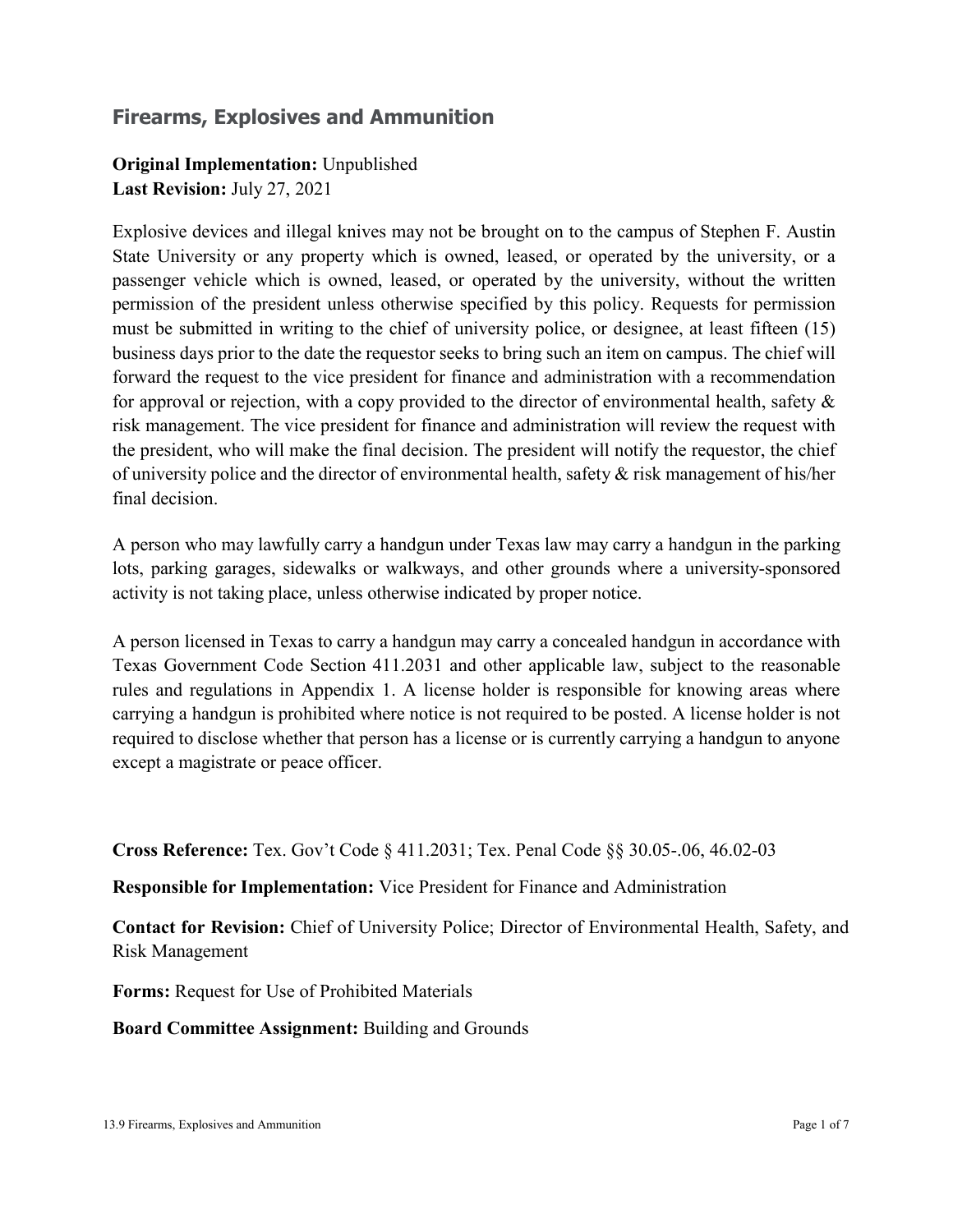| Appendix 1                                          |                                                                                                                                                                                                                                                                                                                                                                                                                                                                                                                                                                                                                                                                                                                                                                                                   |                                        |                                                                                                                                                                                                                                                          |  |  |
|-----------------------------------------------------|---------------------------------------------------------------------------------------------------------------------------------------------------------------------------------------------------------------------------------------------------------------------------------------------------------------------------------------------------------------------------------------------------------------------------------------------------------------------------------------------------------------------------------------------------------------------------------------------------------------------------------------------------------------------------------------------------------------------------------------------------------------------------------------------------|----------------------------------------|----------------------------------------------------------------------------------------------------------------------------------------------------------------------------------------------------------------------------------------------------------|--|--|
| <b>LOCATION/</b><br><b>ACTIVITY</b>                 | <b>POLICY</b>                                                                                                                                                                                                                                                                                                                                                                                                                                                                                                                                                                                                                                                                                                                                                                                     | <b>CROSS</b><br><b>REFERE</b>          | <b>UNIQUE</b><br><b>ENVIRONMENT/SAFETY</b><br><b>CONSIDERATIONS/OTHE</b>                                                                                                                                                                                 |  |  |
|                                                     | <b>1. General Policies</b>                                                                                                                                                                                                                                                                                                                                                                                                                                                                                                                                                                                                                                                                                                                                                                        |                                        |                                                                                                                                                                                                                                                          |  |  |
| 1.1<br>Campus Storage -<br>General                  | No on-campus storage for<br>handguns will be provided;<br>License holders may store<br>handguns at the University<br>Police Department (UPD) in<br>accordance with UPD policies<br>and procedures.                                                                                                                                                                                                                                                                                                                                                                                                                                                                                                                                                                                                | Tex. Gov't<br>Code $\S$<br>411.2031(d) | An institution of higher<br>education may establish rules,<br>regulations or other provisions<br>concerning storage of handguns<br>in dormitories or other residential<br>facilities owned or leased and<br>located on the campus of the                 |  |  |
| 1.2<br>Campus Storage -<br>Residentia<br>Facilities | License holders residing in<br>campus housing may carry a<br>concealed handgun into campus<br>housing and may store his/her<br>handgun in campus housing<br>except during extended periods<br>of absence, such as spring break<br>and the periods between the fall<br>and spring semesters. When<br>storing a handgun in campus<br>housing, he/she must store the<br>handgun in his/her residential<br>room, in a secured area or<br>occupant-provided locked and<br>secure container. Handguns may<br>not be stored in designated<br>campus housing during summer<br>camps. Handguns may never be<br>stored in campus housing by<br>non-resident persons or any<br>person other than the residential<br>room occupant. Residents may<br>not store a handgun for any other<br>resident or person. | Tex. Gov't<br>Code §<br>411.2031(d)    | An institution of higher<br>education may establish rules,<br>regulations or other provisions<br>concerning storage of handguns<br>in dormitories or other residential<br>facilities owned or leased and<br>located on the campus of the<br>institution. |  |  |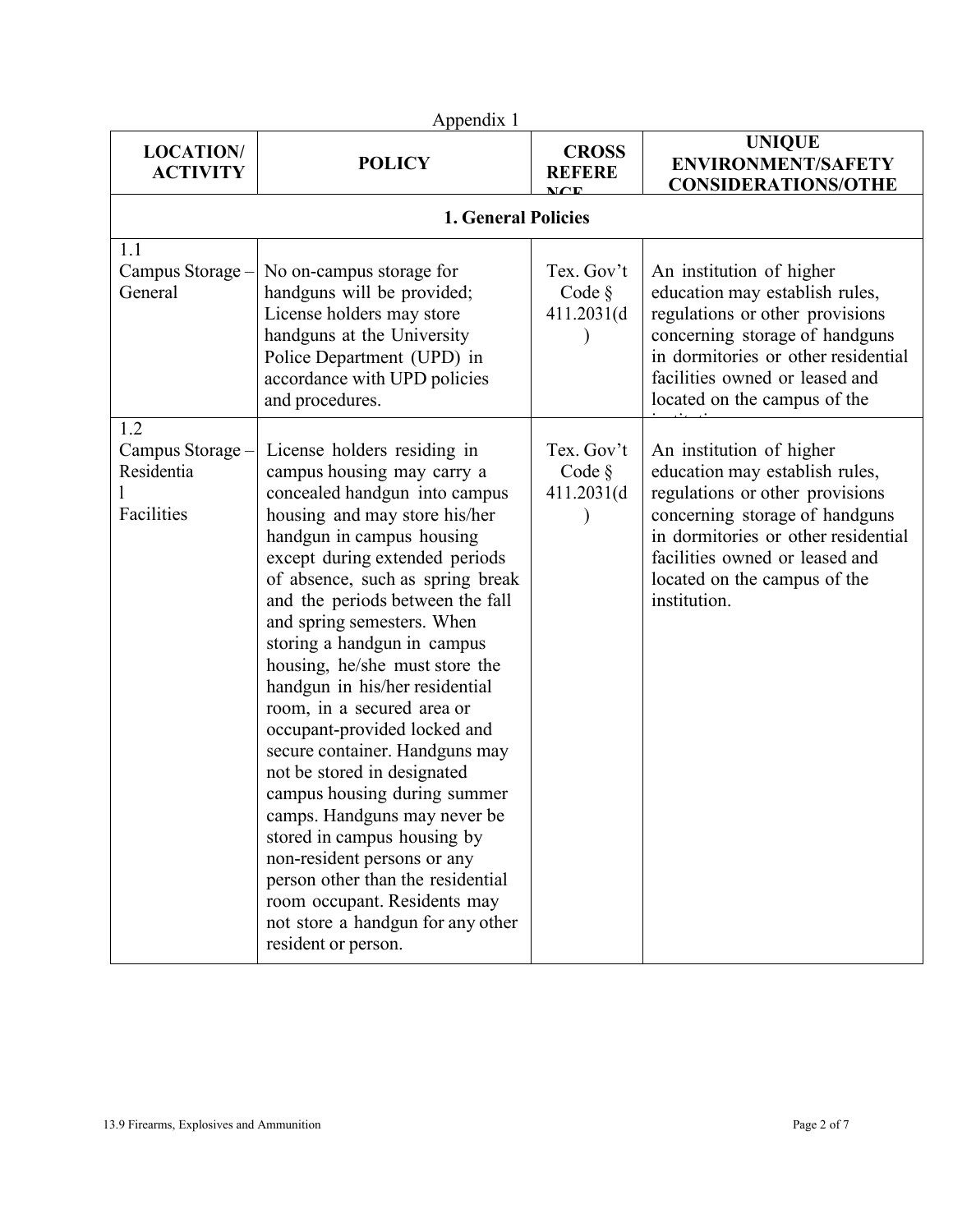| 1.3<br>Campus Storage $-$<br>Full-time<br>Residential Staff | License holders who are<br>employed as full-time residential<br>staff in campus housing may<br>store his/her handgun in his/her<br>residence at all times in a<br>secured area or resident-<br>provided locked, secure container. | Tex. Gov't<br>Code $\S$<br>411.2031(d) | An institution of higher<br>education may establish rules,<br>regulations or other provisions<br>concerning storage of handguns<br>in dormitories or other residential<br>facilities owned or leased and<br>located on the campus of the<br>institution. |
|-------------------------------------------------------------|-----------------------------------------------------------------------------------------------------------------------------------------------------------------------------------------------------------------------------------|----------------------------------------|----------------------------------------------------------------------------------------------------------------------------------------------------------------------------------------------------------------------------------------------------------|
|                                                             |                                                                                                                                                                                                                                   |                                        |                                                                                                                                                                                                                                                          |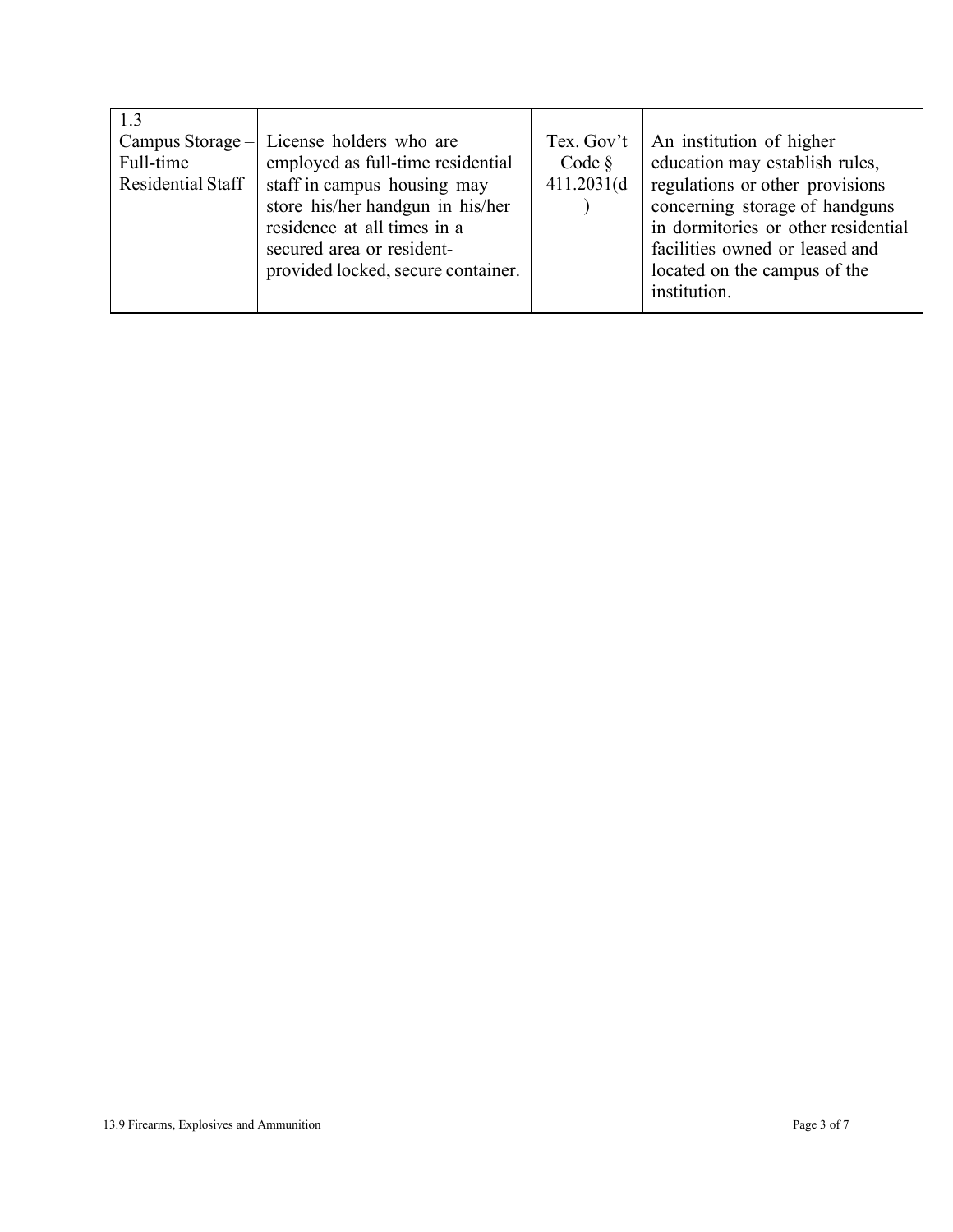| 2.1<br>Early Childhood<br>Research Center,<br>including fenced<br>grounds, and<br>surrounding<br>premises such as<br>walkways,<br>driveways, and<br>parking lots when<br>used for school-<br>sponsored or day<br>care-sponsored<br>activities | Concealed carry prohibited. | Tex. Penal<br>$§$ 46.03(a)(1);<br>Tex. Educ.<br>§ 37.125                           | The Charter School serves<br>Kindergarten through 5th grade<br>children and is unique to most<br>universities. It is located within<br>Early Childhood Research Center<br>(ECRC) Building with adjacent<br>grounds. The Early Childhood Lab<br>licensed day care center, serving<br>infants, toddlers, and pre-K<br>and is also located within the<br>Building with adjacent grounds.<br>significant excludable use of the<br>building together with the inability<br>segregate the excludable space<br>renders it impracticable to parcel<br>building into carry and non-<br>zones.                                                                                                                                                                                                                                                                                                                                                              |  |  |
|-----------------------------------------------------------------------------------------------------------------------------------------------------------------------------------------------------------------------------------------------|-----------------------------|------------------------------------------------------------------------------------|---------------------------------------------------------------------------------------------------------------------------------------------------------------------------------------------------------------------------------------------------------------------------------------------------------------------------------------------------------------------------------------------------------------------------------------------------------------------------------------------------------------------------------------------------------------------------------------------------------------------------------------------------------------------------------------------------------------------------------------------------------------------------------------------------------------------------------------------------------------------------------------------------------------------------------------------------|--|--|
| 2.2<br>The Human<br>Services building<br>(other than the<br>Telecommunicati<br>area), Student<br>Health Clinic,<br>$3^{rd}$<br>floor of<br>Rusk Building.                                                                                     | Concealed carry prohibited. | Tex. Gov't<br>§§411.172,<br>$2031(d-1)$ ; Tex.<br>Penal Code §<br>46.03 (a) $(11)$ | The Human Services building<br>numerous physical and mental<br>clinics, labs, and offices for testing<br>and treatment of children and<br>from the campus and community,<br>located in various rooms on each<br>floor of the building. These<br>the Little Jacks, pre-school<br>for children with communication<br>difficulties $(1st$ Floor), Human<br>Neuroscience Laboratory (1 <sup>St</sup><br>Rehabilitative<br>Services<br>Career<br>Planning Laboratory (1 <sup>st</sup> Floor),<br><b>Stanley Speech and Hearing Clinic</b><br>$(2^{nd}$ Floor), Voice and Speech<br>Laboratory $(2^{nd}$ Floor), Cole<br>Laboratory $(2^{nd}$ Floor),<br>Clinic $(2^{nd}$ Floor), School<br>Assessment Center (2 <sup>nd</sup> Floor),<br>Skills Clinic, includes<br>client<br>populations with Autism (2nd<br>Office of Rehabilitative Services<br>Floor), Office of Disability<br>includes testing accommodations<br>Floor), and Office of Assistance |  |  |

## **2. Particular Locations/Activities as Gun-Free Zones**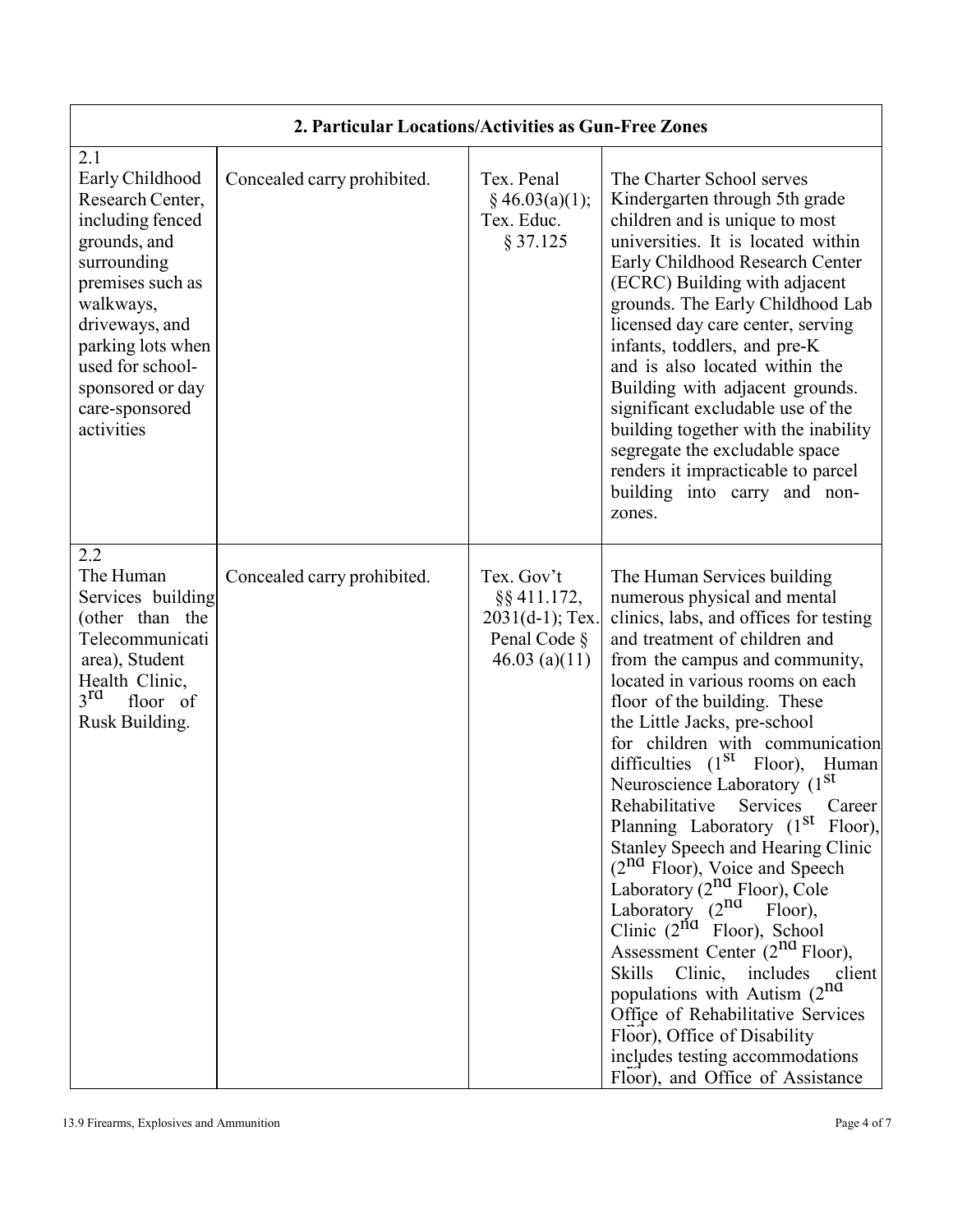|  | Rehabilitative Services<br>(DARS)(3 <sup>rd</sup> )<br>Floor). The building and uses are<br>unique in the campus. Many of<br>the services address issues related<br>to the physical-psychological-<br>emotional status of clientele<br>representing populations<br>across the developmental<br>Safety considerations<br>lifespan.<br>are also paramount for the                                                                                                                                                                                                                                                                                                                                                                                          |
|--|----------------------------------------------------------------------------------------------------------------------------------------------------------------------------------------------------------------------------------------------------------------------------------------------------------------------------------------------------------------------------------------------------------------------------------------------------------------------------------------------------------------------------------------------------------------------------------------------------------------------------------------------------------------------------------------------------------------------------------------------------------|
|  | clientele and providers. The 3 <sup>rd</sup><br>floor of the Rusk Building<br>includes Counseling Services.<br>The Student Health Clinic and<br>Counseling Services on the 3 <sup>rd</sup><br>Floor of the Rusk Building<br>provide outpatient medical care<br>and mental health counseling<br>services, respectively, to campus<br>students. The significant<br>excludable use of the Human<br>Services building, the Student<br>Health Clinic, and the $3rd$ floor of<br>the Rusk Building, together<br>with the inability to effectively<br>segregate the excludable space<br>(other than the<br>Telecommunications area of the<br>Human Services building)<br>renders it impracticable to parcel<br>the building into carry and non-<br>carry zones. |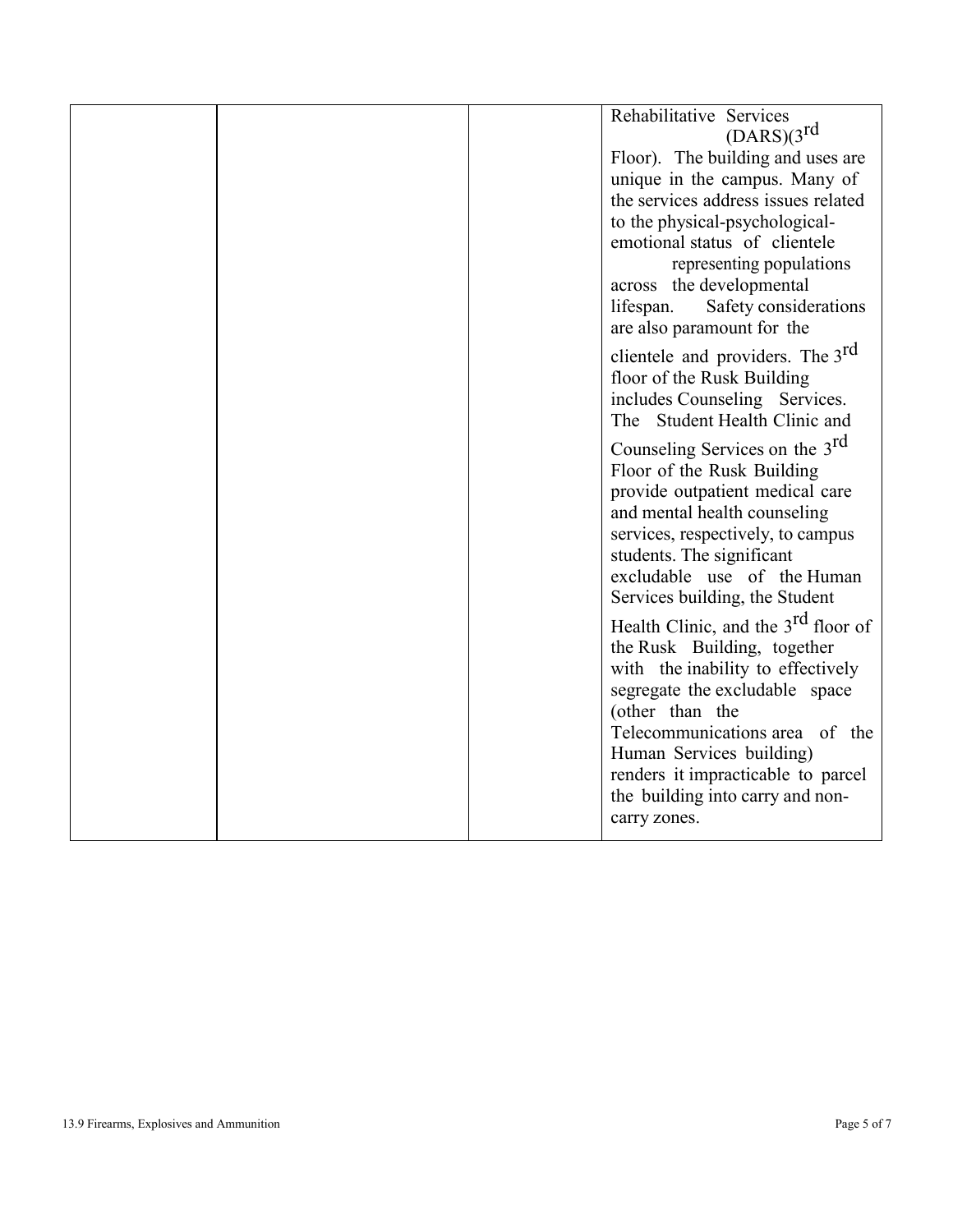| 2.3<br>The 3 <sup>rd</sup> Floor of<br>the Rusk Building<br>and Conference<br>Room 301 in the<br><b>Human Services</b><br>building.                                                                                                                                                           | Concealed carry prohibited. | Tex. Gov't<br>$§$ 411.2031<br>$(d-1);$<br>Tex. Penal<br>$§$ 46.03(a)(3) | The Texas Penal Code<br>firearms "on the premises of any<br>government court or office utilized<br>the court."<br>Formal<br>hearings and grievance actions are<br>adjudicatory activities and may be<br>highly emotional and<br>events as unique environments<br>Justifying special<br>safety<br>considerations for<br>participants.<br>Counseling Services (see also 2.2)<br>the Office of Student Rights<br>Responsibilities engages in such<br>activities and comprise substantial<br>usage and space on the 3 <sup>rd</sup> floor<br>the Rusk Building. The<br>3 <sup>rd</sup><br>excludable use of the<br>together with the inability to<br>effectively segregate the<br>space renders it impracticable<br>parcel the floor into carry and<br>carry zones. Conference Room 301<br>the Human Services Building is a<br>location used for both student and<br>employee disciplinary and<br>hearings. |
|-----------------------------------------------------------------------------------------------------------------------------------------------------------------------------------------------------------------------------------------------------------------------------------------------|-----------------------------|-------------------------------------------------------------------------|---------------------------------------------------------------------------------------------------------------------------------------------------------------------------------------------------------------------------------------------------------------------------------------------------------------------------------------------------------------------------------------------------------------------------------------------------------------------------------------------------------------------------------------------------------------------------------------------------------------------------------------------------------------------------------------------------------------------------------------------------------------------------------------------------------------------------------------------------------------------------------------------------------|
| 2.4<br>A location where<br>a high school,<br>collegiate, or<br>professional<br>sporting event is<br>taking place as<br>prohibited under<br>section 46.03<br>$(a)(8)$ of<br>the Texas Penal<br>Code, or where a<br>sports club or<br>intramural<br>athletic<br>competition is<br>taking place. | Concealed carry prohibited. | Tex. Penal<br>Code<br>$§$ 46.03 (a)(8)                                  | Under the Texas Penal Code, a<br>person commits an offense by<br>carrying<br>a handgun<br>the<br>on<br>premises when a high school,<br>collegiate, professional sporting or<br>interscholastic event is taking<br>place. Intramural and club sporting<br>events are events of a similar nature<br>and possess the same<br>safety<br>considerations as those provided<br>for in the Penal Code.                                                                                                                                                                                                                                                                                                                                                                                                                                                                                                          |